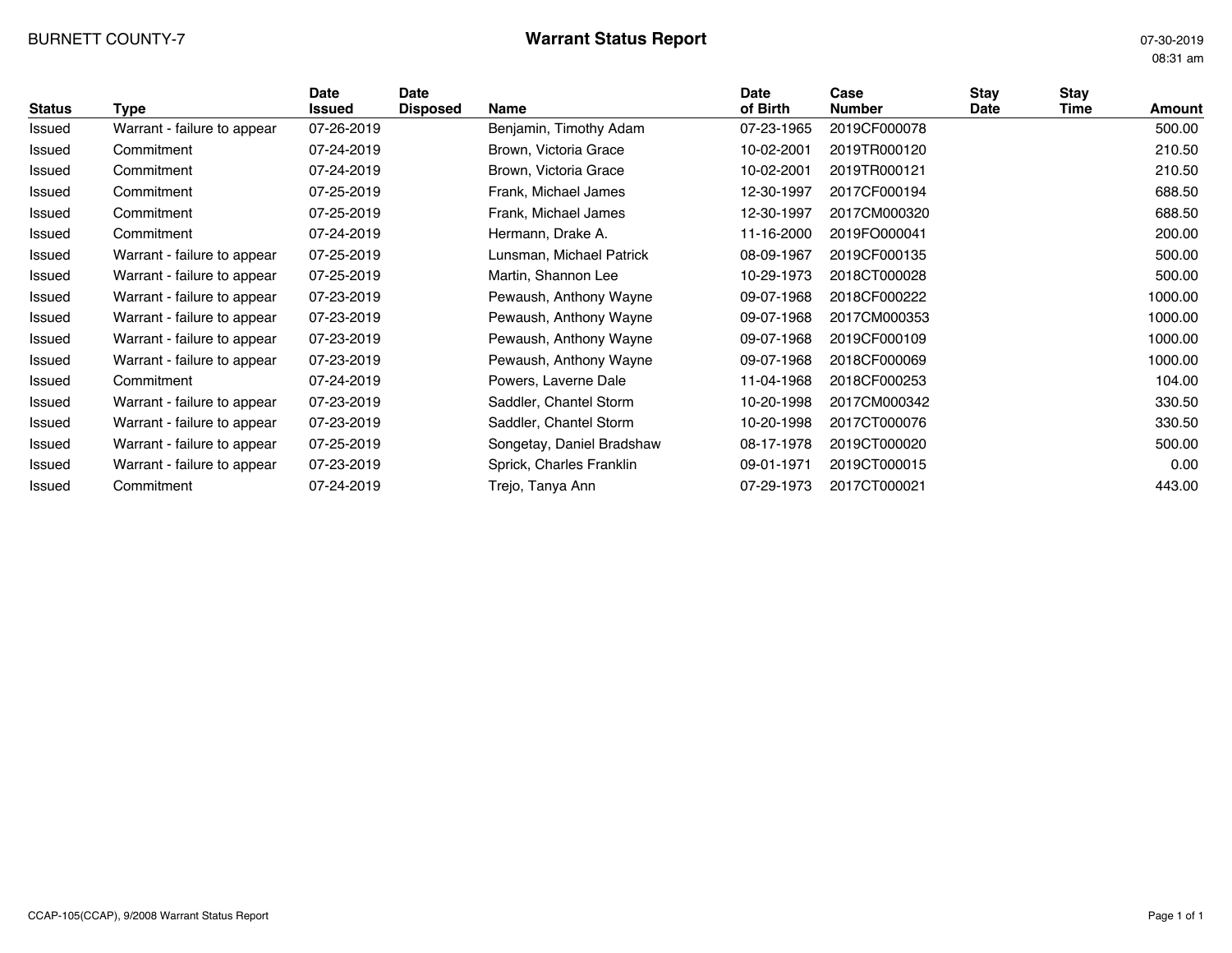| Name<br><b>Address</b>                                             | <b>DOB</b> | Viol<br><b>Date</b> | Case No.<br>Cit No.        | Charge                                                                          | <b>Amended</b><br><b>From</b> | Plea       | Disposition/<br><b>Date</b>                           | <b>Penalty</b>    | <b>Amount</b> |
|--------------------------------------------------------------------|------------|---------------------|----------------------------|---------------------------------------------------------------------------------|-------------------------------|------------|-------------------------------------------------------|-------------------|---------------|
| Alden, Brian Lee<br>PO Box 621<br>Siren, WI 54872                  | 09-01-1968 | 03-30-2018          | 2018CM000092<br>30801NLHQK | 947.01(1)<br><b>Disorderly Conduct</b>                                          |                               |            | <b>Charge Dismissed</b><br>but Read In<br>07-24-2019  |                   |               |
|                                                                    |            | 03-30-2018          | 2018CM000092               | 946.41(1)<br>Resisting or Obstructing<br>an Officer                             |                               |            | <b>Charge Dismissed</b><br>but Read In<br>07-24-2019  |                   |               |
| Alden, Brian Lee<br>PO Box 621<br>Siren, WI 54872                  | 09-01-1968 | 10-07-2017          | 2017CM000329<br>3080DWMM46 | 947.01(1)<br><b>Disorderly Conduct</b><br>$[968.075(1)(a)$ - Domestic<br>Abuse] |                               | Guilty     | Guilty Due to Guilty Local Jail<br>Plea<br>07-24-2019 | Costs             | \$443.00      |
|                                                                    |            | 10-07-2017          | 2017CM000329<br>3080DWMM47 | 946.41(1)<br>Resisting or Obstructing<br>an Officer                             |                               |            | <b>Charge Dismissed</b><br>but Read In<br>07-24-2019  |                   |               |
| Allen, Cassondra L<br>25576 Dongola Rd<br>Webster, WI 54893        | 03-20-1988 | 02-18-2019          | 2019TR000134<br>BC8323081  | 344.62(1)<br>Operating a motor vehicle<br>w/o insurance                         |                               | Not Guilty | Dismissed on<br>Prosecutor's Motion<br>07-24-2019     |                   |               |
| Allen, Cassondra L<br>25576 Dongola Rd<br>Webster, WI 54893        | 03-20-1988 | 02-18-2019          | 2019TR000133<br>BC8323092  | 346.09(4)<br>Passing Vehicle<br>Indicating Left Turn                            |                               | Not Guilty | Guilty Due to No<br><b>Contest Plea</b><br>07-24-2019 | Forfeiture / Fine | \$213.10      |
| Bellanger, Shannon M<br>24609 St Croix Street<br>Webster, WI 54893 | 01-18-1977 | 03-19-2019          | 2019FO000052<br>BD6245094  | 943.13(1m)(b)<br>Trespass to Land-Remain<br>after Notice                        |                               | Not Guilty | Guilty Due to No<br><b>Contest Plea</b><br>07-24-2019 | Forfeiture / Fine | \$263.50      |
| Chute, Vaughn Jerome<br>227 N Oak St<br>Grantsburg, WI 54840       | 02-14-1962 | 04-04-2019          | 2019TR000260<br>AE4705783  | 346.57(2)<br>Failure to Keep Vehicle<br><b>Under Control</b>                    |                               | No Contest | Guilty Due to No<br><b>Contest Plea</b><br>07-23-2019 | Forfeiture / Fine | \$213.10      |
| Chute, Vaughn Jerome<br>227 N Oak St<br>Grantsburg, WI 54840       | 02-14-1962 | 04-04-2019          | 2019TR000261<br>AE4705772  | 346.70(1)<br>Failure of Operator to<br>Notify Police of Accident                |                               | Not Guilty | Dismissed on<br>Prosecutor's Motion<br>07-23-2019     |                   |               |
| Diedrich, Daniel K<br>52650 Beech Ave<br>Braham, MN 55006          | 05-11-1957 | 02-26-2007          | 2007CM000232               | 943.24(1)<br><b>Issue of Worthless</b><br>Checks(<=\$2500)                      |                               |            | Dismissed on<br>Prosecutor's Motion<br>07-24-2019     |                   |               |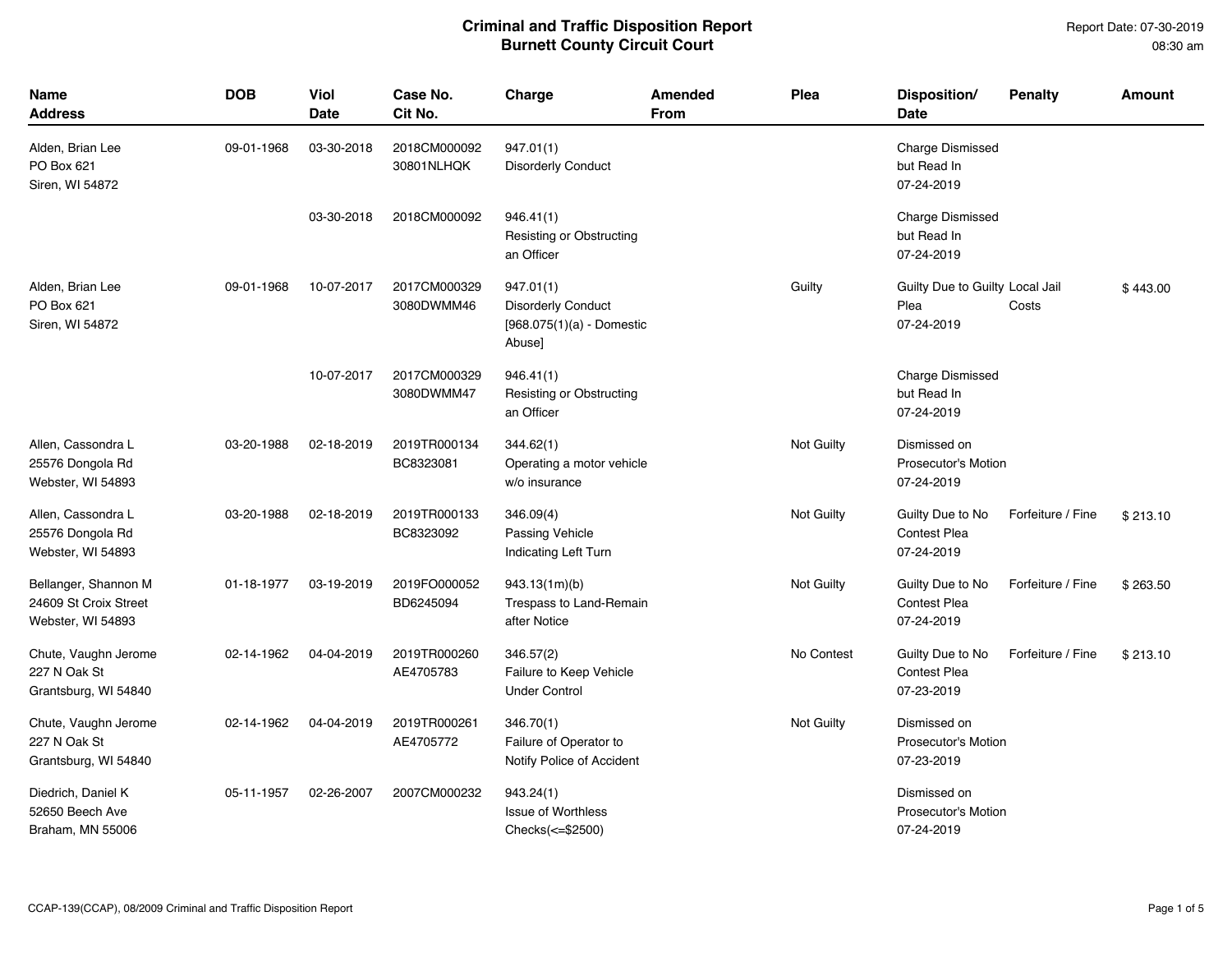| <b>Name</b><br><b>Address</b>                                           | <b>DOB</b> | <b>Viol</b><br>Date | Case No.<br>Cit No.        | Charge                                                         | Amended<br>From                        | Plea       | Disposition/<br><b>Date</b>                                  | <b>Penalty</b>    | <b>Amount</b> |
|-------------------------------------------------------------------------|------------|---------------------|----------------------------|----------------------------------------------------------------|----------------------------------------|------------|--------------------------------------------------------------|-------------------|---------------|
| Eckstrom, Daymin Russell<br>23278 County Road X<br>Shell Lake, WI 54871 | 06-09-1993 | 03-29-2019          | 2019TR000239<br>AE4701782  | $346.57(4)$ (h)<br>Speeding in 55 MPH<br>Zone (11-15 MPH)      |                                        | No Contest | Guilty Due to No<br><b>Contest Plea</b><br>07-23-2019        | Forfeiture / Fine | \$175.30      |
| Eckstrom, Daymin Russell<br>23278 County Road X<br>Shell Lake, WI 54871 | 06-09-1993 | 03-29-2019          | 2019TR000238<br>AE4701793  | 344.62(1)<br>Operating a motor vehicle<br>w/o insurance        |                                        | Not Guilty | Dismissed on<br><b>Prosecutor's Motion</b><br>07-23-2019     |                   |               |
| Gillis, Steven Michael<br>338 W. Jackson Ave.<br>Grantsburg, WI 54840   | 12-13-1979 | 01-19-2019          | 2019CM000062<br>30801NLHSM | 947.01(1)<br><b>Disorderly Conduct</b>                         |                                        |            | Dismissed on<br><b>Prosecutor's Motion</b><br>07-24-2019     |                   |               |
|                                                                         |            | 01-19-2019          | 2019CM000062               | 946.41(1)<br><b>Resisting or Obstructing</b><br>an Officer     |                                        |            | Dismissed on<br><b>Prosecutor's Motion</b><br>07-24-2019     |                   |               |
|                                                                         |            | 01-19-2019          | 2019CM000062<br>30801NLHSK | 961.41(3g)(e)<br>Possession of THC                             |                                        |            | Dismissed on<br>Prosecutor's Motion<br>07-24-2019            |                   |               |
| Kislenger, David Edward<br>31260 Tower Rd<br>Danbury, WI 54830          | 02-23-1994 | 04-09-2019          | 2019TR000282<br>BD6244755  | 343.18(1)<br>Operate w/o Carrying<br>License                   |                                        | Not Guilty | Dismissed on<br>Prosecutor's Motion<br>07-24-2019            |                   |               |
| Kislenger, David Edward<br>31260 Tower Rd<br>Danbury, WI 54830          | 02-23-1994 | 04-18-2019          | 2019TR000290<br>BD6244781  | 344.62(1)<br>Operating a motor vehicle<br>w/o insurance        |                                        | Not Guilty | Dismissed on<br>Prosecutor's Motion<br>07-24-2019            |                   |               |
| Kislenger, David Edward<br>31260 Tower Rd<br>Danbury, WI 54830          | 02-23-1994 | 04-09-2019          | 2019TR000284<br>BD6244733  | 341.61(2)<br>Display Unauth. Veh.<br><b>Registration Plate</b> |                                        | Not Guilty | Dismissed on<br>Prosecutor's Motion<br>07-24-2019            |                   |               |
| Kislenger, David Edward<br>31260 Tower Rd<br>Danbury, WI 54830          | 02-23-1994 | 04-09-2019          | 2019TR000283<br>BD6244744  | 344.62(1)<br>Operating a motor vehicle<br>w/o insurance        |                                        | Not Guilty | Dismissed on<br>Prosecutor's Motion<br>07-24-2019            |                   |               |
| Lindner, Jason Lee<br>2791 100th St<br>Frederic, WI 54837               | 08-24-1983 | 03-14-2019          | 2019TR000178<br>AE4701723  | 346.57(4)(h)<br>Speeding in 55 MPH<br>Zone (11-15 MPH)         | Speeding in 55 MPH<br>Zone (20-24 MPH) | Not Guilty | Guilty Due to Guilty Forfeiture / Fine<br>Plea<br>07-24-2019 |                   | \$175.30      |
| Matrious, Brian David<br>Route 3 Box 402-B<br>Hinckley, MN 55037        | 07-14-1962 | 06-12-2007          | 2007CM000289               | 946.41(1)<br>Resisting or Obstructing<br>an Officer            |                                        |            | Dismissed on<br><b>Prosecutor's Motion</b><br>07-24-2019     |                   |               |

CCAP-139(CCAP), 08/2009 Criminal and Traffic Disposition Report **Page 2 of 5** and Traffic Disposition Report Page 2 of 5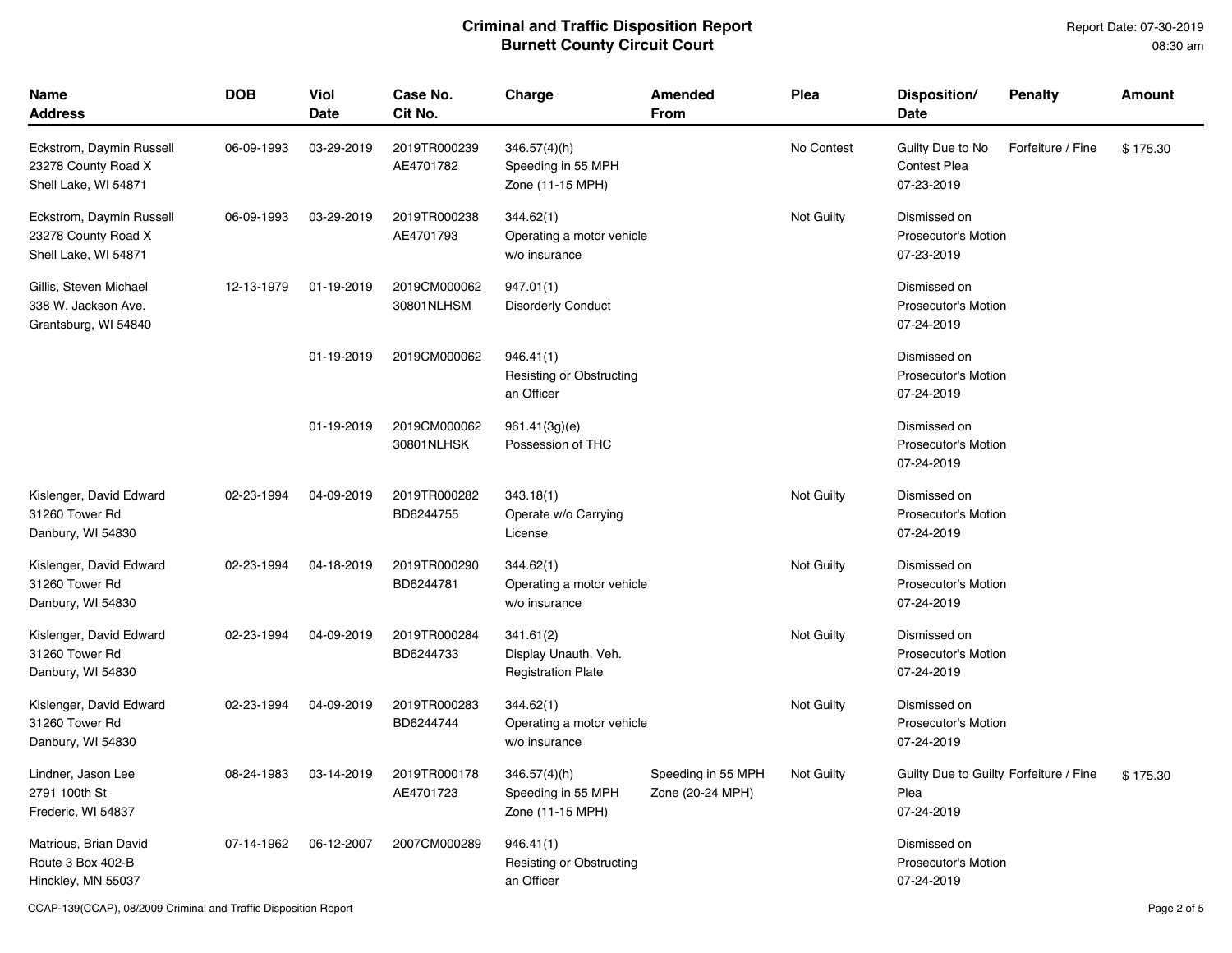| <b>Name</b><br><b>Address</b>                                        | <b>DOB</b> | Viol<br><b>Date</b> | Case No.<br>Cit No.               | Charge                                                                                         | Amended<br><b>From</b>        | Plea       | Disposition/<br>Date                                         | <b>Penalty</b>    | <b>Amount</b> |
|----------------------------------------------------------------------|------------|---------------------|-----------------------------------|------------------------------------------------------------------------------------------------|-------------------------------|------------|--------------------------------------------------------------|-------------------|---------------|
| Miner, Susan Elizabeth<br>7579 Pine St<br>Danbury, WI 54830          | 05-09-1978 | 10-28-2017          | 2017CM000381                      | BC947.01<br><b>Disorderly Conduct</b>                                                          | <b>Disorderly Conduct</b>     | No Contest | Guilty Due to No<br><b>Contest Plea</b><br>07-23-2019        | Forfeiture / Fine | \$330.50      |
|                                                                      |            | 10-28-2017          | 2017CM000381<br>30801NLHP0        | 943.01(1)<br>Criminal Damage to<br>Property                                                    |                               |            | Dismissed on<br>Prosecutor's Motion<br>07-23-2019            |                   |               |
| Moen, Brandon Michael<br>236 S Franklin St<br>Stanley, WI 54768      | 03-05-1998 | 03-09-2019          | 2019TR000156<br>AD3572623         | 341.15(1)<br>Fail/Display Vehicle<br><b>License Plates</b>                                     |                               | Not Guilty | Dismissed on<br><b>Prosecutor's Motion</b><br>07-23-2019     |                   |               |
| Morrin, Kerissa Gene<br>11177 Crosstown Road<br>Grantsburg, WI 54840 | 07-11-1986 | 06-27-2019          | 2019CM000135<br>3080DWMM8Z        | BC961.573(1)<br>Possess Drug<br>Paraphernalia                                                  | Possess Drug<br>Paraphernalia | Guilty     | Guilty Due to Guilty Forfeiture / Fine<br>Plea<br>07-24-2019 |                   | \$330.50      |
| Mosay, Duane Walter<br>2205 Short St<br>Luck, WI 54853               | 12-04-1990 | 12-15-2018          | 2018CF000274                      | 946.49(1)(b)<br>Bail Jumping-Felony                                                            |                               |            | <b>Charge Dismissed</b><br>but Read In<br>07-23-2019         |                   |               |
|                                                                      |            | 12-15-2018          | 2018CF000274                      | 946.49(1)(a)<br>Bail<br>Jumping-Misdemeanor                                                    |                               | Guilty     | Guilty Due to Guilty Probation, Sent<br>Plea<br>07-23-2019   | Withheld          | \$443.00      |
|                                                                      |            | 12-15-2018          | 2018CF000274<br><b>KR80J07D7N</b> | 961.41(3g)(e)<br>Possession of THC                                                             |                               | Guilty     | Guilty Due to Guilty Probation, Sent<br>Plea<br>07-23-2019   | Withheld          | \$443.00      |
|                                                                      |            | 12-15-2018          | 2018CF000274<br>KR80J07D7M        | 961.573(1)<br>Possess Drug<br>Paraphernalia                                                    |                               | Guilty     | Guilty Due to Guilty Probation, Sent<br>Plea<br>07-23-2019   | Withheld          | \$443.00      |
|                                                                      |            | 12-15-2018          | 2018CF000274<br>BC8613846         | 347.413(1)<br>Ignition Interlock Device<br>Tampering/Failure to<br>Install/Violate Court Order |                               |            | <b>Charge Dismissed</b><br>but Read In<br>07-23-2019         |                   |               |
|                                                                      |            | 12-15-2018          | 2018CF000274<br>BC8613835         | 343.44(1)(b)<br><b>Operating While Revoked</b><br>(Rev due to alc/contr<br>subst/refusal)      |                               |            | <b>Charge Dismissed</b><br>but Read In<br>07-23-2019         |                   |               |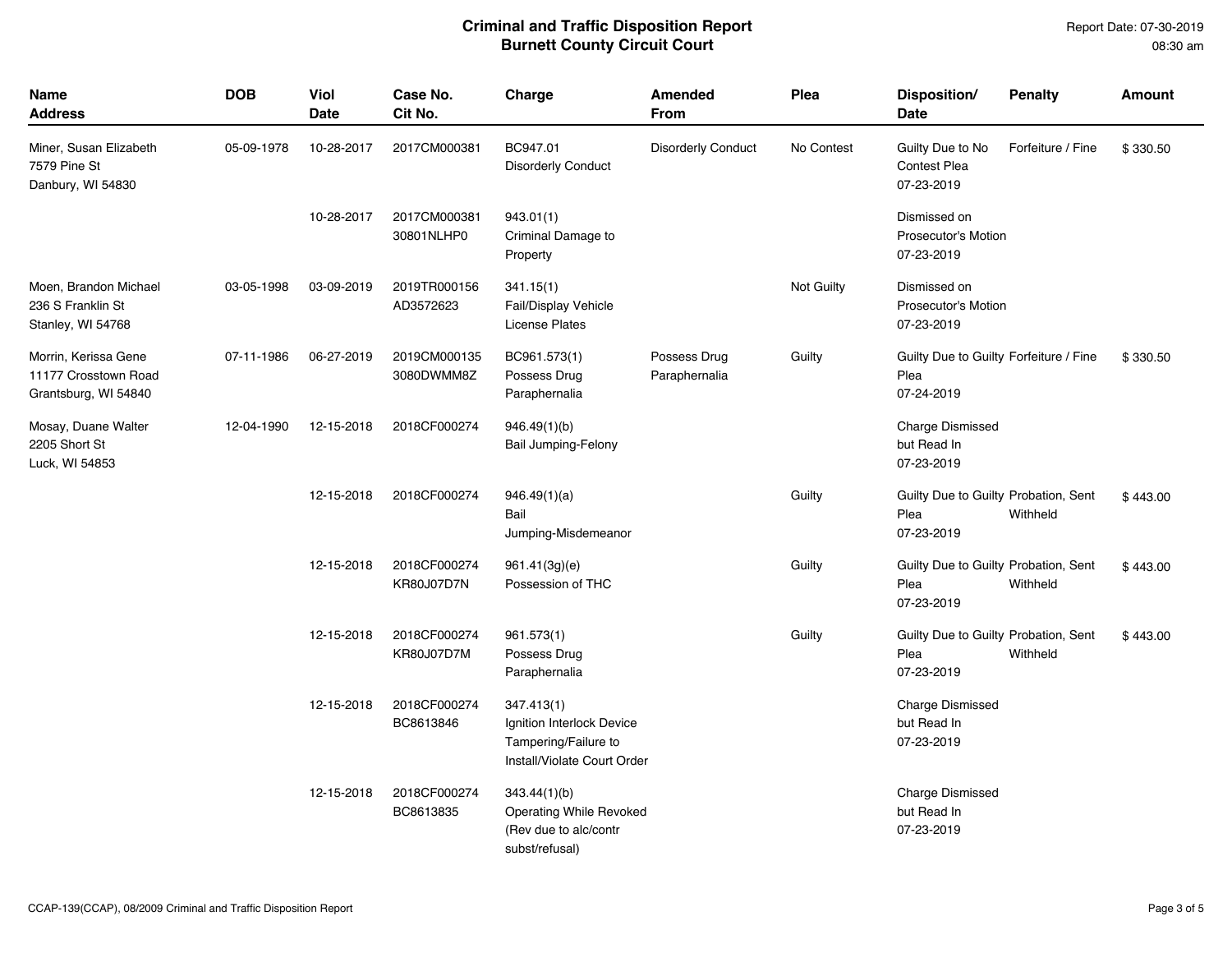| Name<br><b>Address</b>                                                       | <b>DOB</b> | <b>Viol</b><br><b>Date</b> | Case No.<br>Cit No.        | Charge                                                          | <b>Amended</b><br><b>From</b> | Plea       | Disposition/<br>Date                                        | <b>Penalty</b>                                                                          | <b>Amount</b> |
|------------------------------------------------------------------------------|------------|----------------------------|----------------------------|-----------------------------------------------------------------|-------------------------------|------------|-------------------------------------------------------------|-----------------------------------------------------------------------------------------|---------------|
| Nefs, Sara Carol<br>7720 Johnson St<br>Siren, WI 54872                       | 09-26-1991 | 03-03-2019                 | 2019FO000030<br>BD6244081  | 943.13(1m)(a)<br>Trespass to Land                               |                               | Not Guilty | Guilty Due to No<br><b>Contest Plea</b><br>07-24-2019       | Forfeiture / Fine                                                                       | \$263.50      |
| Red Cloud, Sienna Nokiah<br>11208 E. Claire Lawler Road<br>Gordon, WI 54838  | 09-02-1972 | 12-30-2017                 | 2018CF000016               | 961.41(3g)(g)<br>Possession of<br>Methamphetamine               |                               | Not Guilty | Dismissed on<br><b>Prosecutor's Motion</b><br>07-23-2019    |                                                                                         |               |
| Roper, James Lee<br>27705 Clear Sky Rd<br>Webster, WI 54893                  | 06-13-1961 | 07-06-2006                 | 2006CT000123<br>G1351232   | 343.05(3)(a)<br>Operate w/o Valid<br>License(2nd w/in3 Yrs)     |                               |            | <b>Dismissed Before</b><br>Initial Appearance<br>07-24-2019 |                                                                                         |               |
| Sandstrom, Mark Allen<br>15244 S State Road 35<br>Danbury, WI 54830          | 09-13-1992 | 04-01-2019                 | 2019TR000246<br>BC6488845  | 346.57(5)<br>Exceeding Speed Zones,<br>etc. (16-19 MPH)         |                               | Not Guilty | Guilty Due to No<br><b>Contest Plea</b><br>07-24-2019       | Forfeiture / Fine                                                                       | \$200.50      |
| Stumph, David Harley<br>N7790 Melsvck Road<br>Spooner, WI 54801              | 03-11-1996 | 03-29-2019                 | 2019TR000235<br>BD3334693  | $346.57(4)$ (h)<br>Speeding in 55 MPH<br>Zone (16-19 MPH)       |                               | Not Guilty | Guilty Due to No<br><b>Contest Plea</b><br>07-24-2019       | Forfeiture / Fine                                                                       | \$200.50      |
| Stumph, David Harley<br>N7790 Melsvck Road<br>Spooner, WI 54801              | 03-11-1996 | 03-29-2019                 | 2019TR000234<br>BD3334704  | 344.62(2)<br>Operating motor vehicle<br>w/o proof of insurance  |                               | Not Guilty | Guilty Due to No<br><b>Contest Plea</b><br>07-24-2019       | Forfeiture / Fine                                                                       | \$10.00       |
| Vander Velden, Dillon Allen<br>25727 Icehouse Bridge Rd<br>Webster, WI 54893 | 07-02-1994 | 03-25-2019                 | 2019TR000249<br>AE4705761  | 346.63(1)(a)<br>OWI (1st)                                       |                               | Not Guilty | Guilty Due to No<br><b>Contest Plea</b><br>07-24-2019       | Forfeiture / Fine<br><b>DOT License</b><br>Revoked<br>6 Months<br>Alcohol<br>assessment | \$811.50      |
| Viveros Arreola, Oscar<br>372 East Lawson Ave<br>St. Paul, MN 55107          | 09-22-1990 | 07-23-2012                 | 2012CM000179               | 941.24<br>Possession of<br>Switchblade Knife                    |                               |            | Dismissed on<br>Prosecutor's Motion<br>07-24-2019           |                                                                                         |               |
|                                                                              |            | 07-23-2012                 | 2012CM000179               | 946.41(1)<br>Resisting or Obstructing<br>an Officer             |                               |            | Dismissed on<br>Prosecutor's Motion<br>07-24-2019           |                                                                                         |               |
| Walters, Marianne Ruth<br>445 8th Ave Se<br>Pine City, MN 55063              | 05-22-1980 | 04-13-2019                 | 2019FO000058<br>518001714C | 943.13(1m)(e)<br><b>Trespass to Land-Remain</b><br>after Notice |                               | No Contest | Guilty Due to No<br><b>Contest Plea</b><br>07-24-2019       | Forfeiture / Fine                                                                       | \$263.50      |